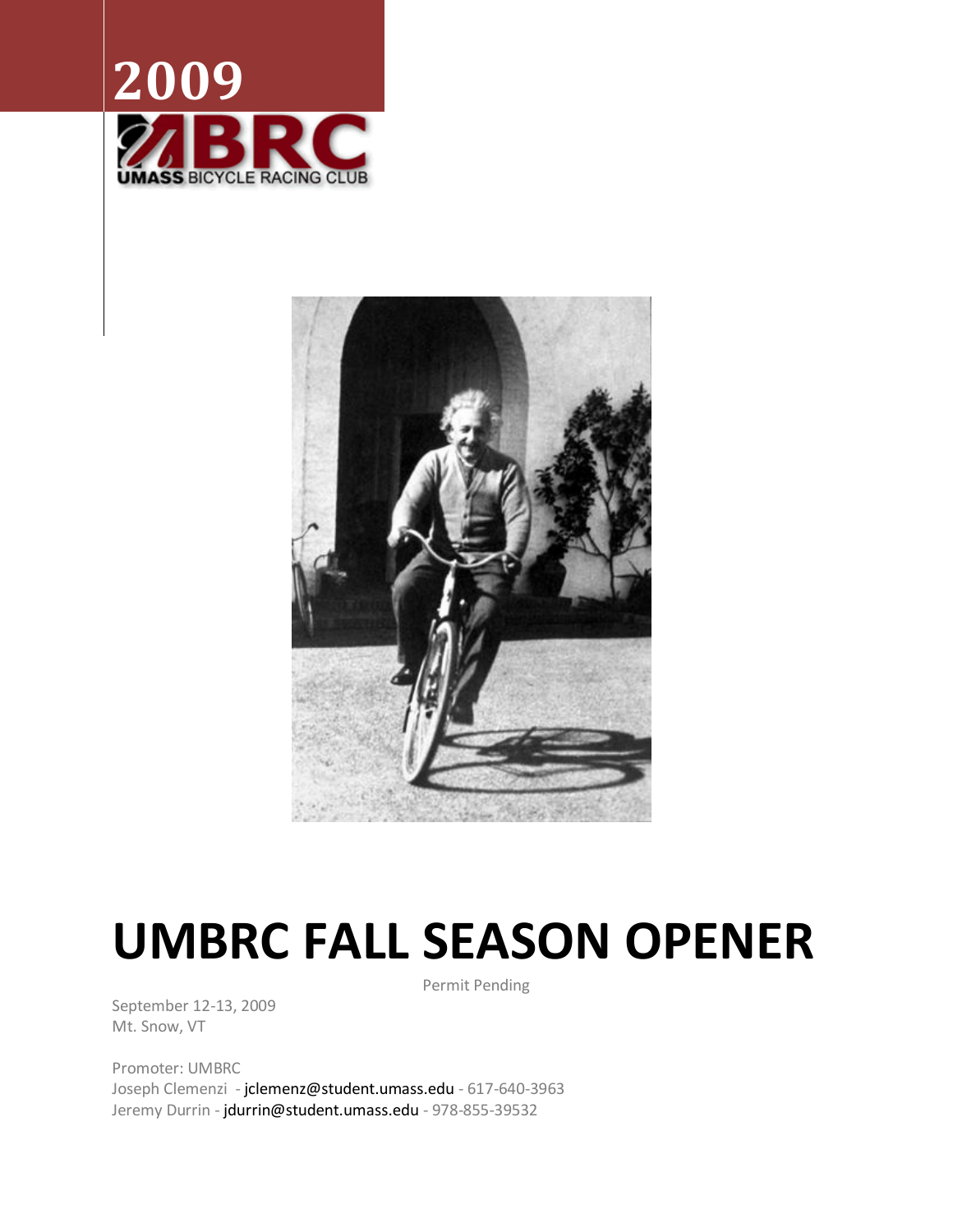# Table of Contents

| <b>General Information:</b> |  |
|-----------------------------|--|
| Schedule:                   |  |
| Registration:               |  |
| Location/Directions:        |  |
| Hotel/Food:                 |  |
| Conclusion:                 |  |

*Questions? Concerns?!? Comments?!?! Joseph Clemenzi: jclemenz@student.umass.edu Jeremy Durrin: jdurrin@student.umass.edu*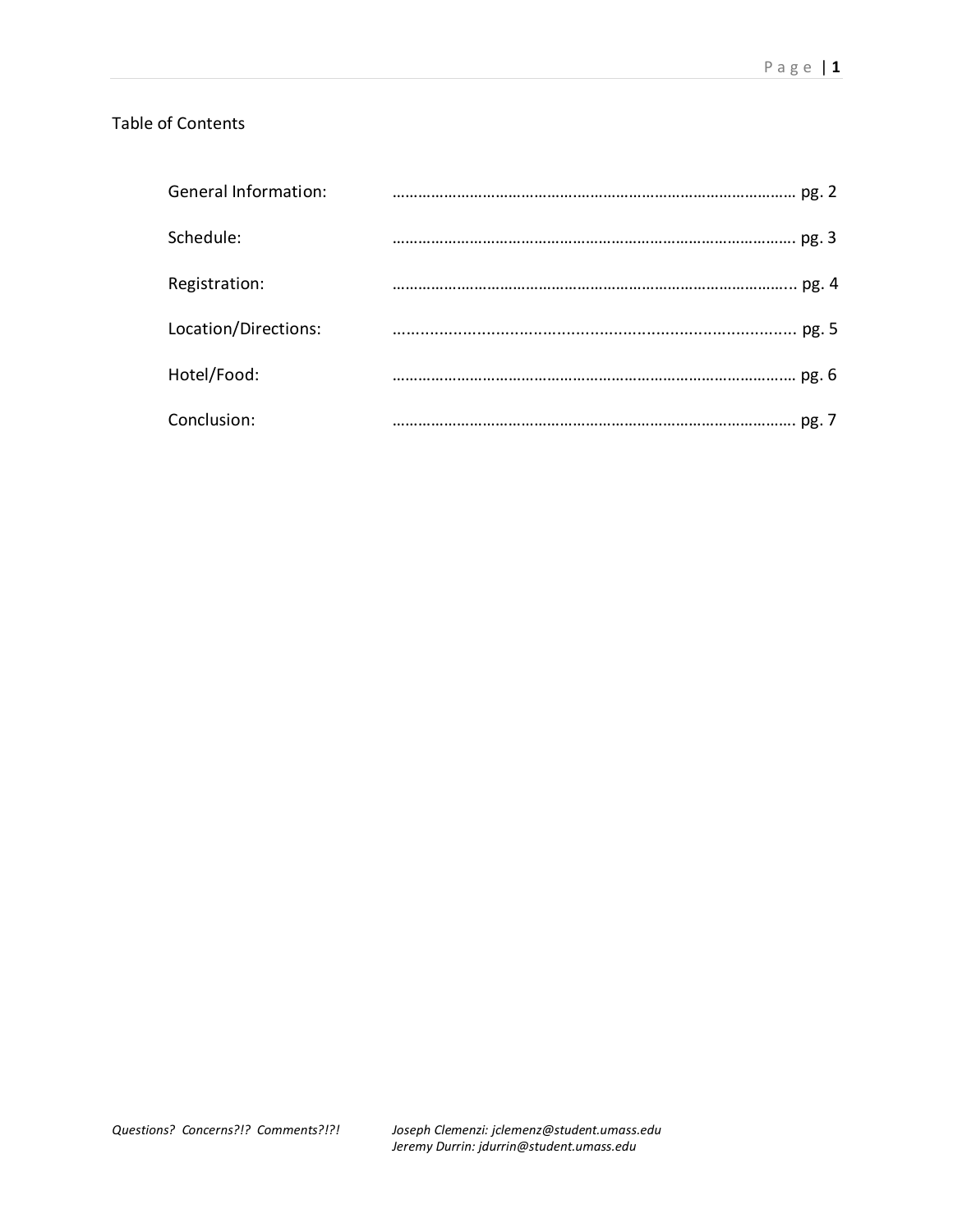# **General Information**

The UMass Bike Racing Club is proud to present the *UMBRC Fall Season Opener* which will be held on the  $12<sup>th</sup>$  and  $13<sup>th</sup>$  of September in the great year of 2009.

## **Saturday, September 12th**

XC and Super D will take place on Saturday. The XC course will be held in a network of trails called Crosstown which are located about 3 miles from Mt. Snow. These beautiful trails wind their way around the forest and Mt. Snow's golf course. A course lap is 8 miles in length and will take approximately 30 minutes to complete. The Super-D course is the same course Mt. Snow has used for years. It consists of a little more gravity than XC but is most definitely not a DH course. Expect a course that makes one pedal and kiss their rear tire with their butt all in one.

A banquet will conclude the evening at the Hermitage Inn. Please join us for some delicious food that was prepared with love from a place which helped make this event happen. Stuffing you face with food and sophisticated bike talk…I cannot see how this could get any better. Email us with a headcount if your team plans on attending.

## **Sunday, September 13th**

Sunday will consist of STXC and DH. STXC will also be held at Crosstown, the same network of trails XC is run on, but will weave its way through faster trails that present more opportunities to pass. Fast she will be. DH is going to be a blast. Expect some steep, root smeared sections and a rock highway - a DH'ers dream.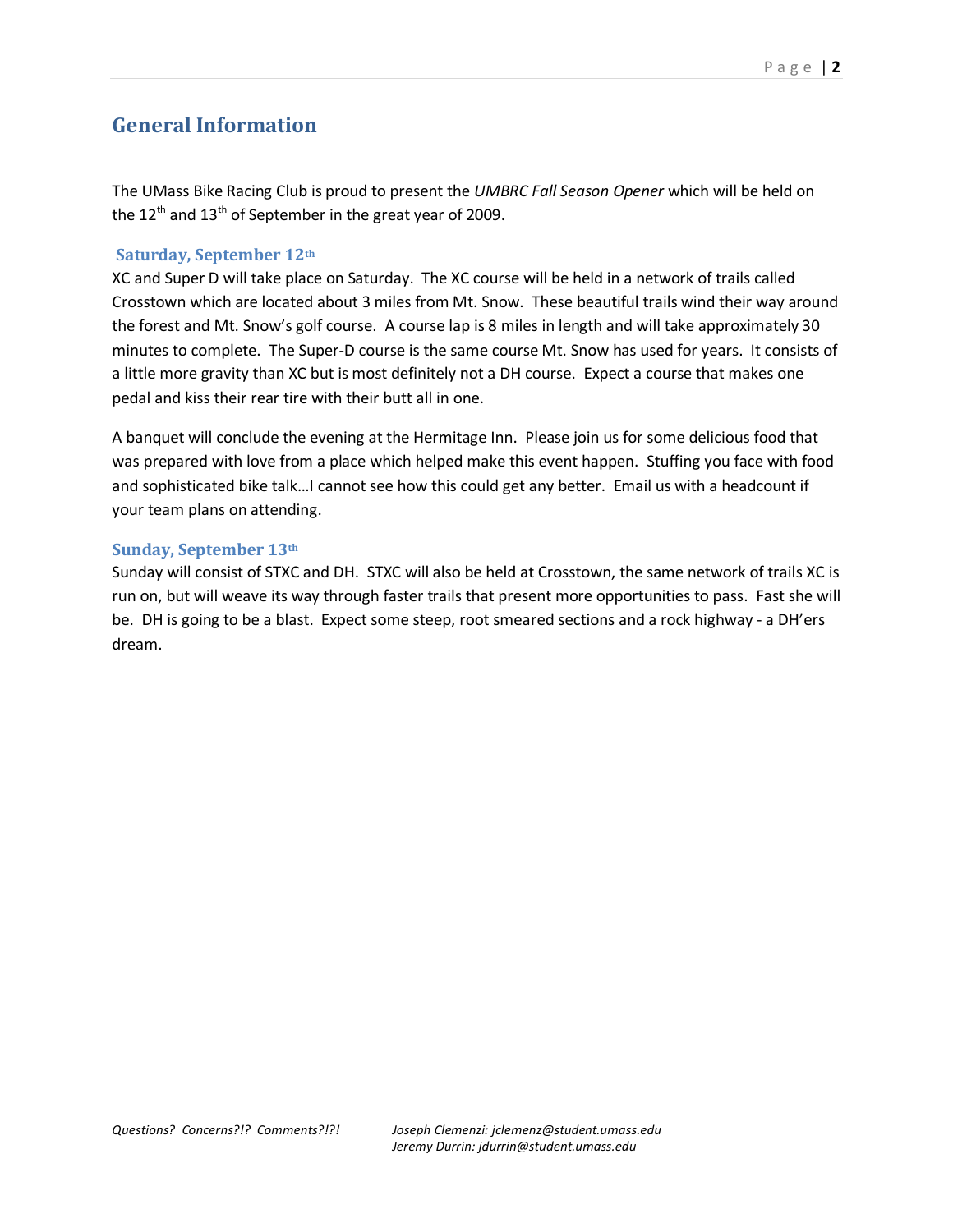# **Schedule**

| Saturday, September 12-13, 2009           |             |                |         |                         |                         |  |  |  |
|-------------------------------------------|-------------|----------------|---------|-------------------------|-------------------------|--|--|--|
| <b>XC-Cross Country</b>                   |             |                | Super-D |                         |                         |  |  |  |
| Event                                     | <b>Time</b> | Lap            |         | Event                   | <b>Time</b>             |  |  |  |
| Intro Clinic                              | 8:30 a.m.   |                |         |                         |                         |  |  |  |
| Men C                                     | 9:00 a.m.   |                |         | <b>Morning Practice</b> | 10:00 a.m. $-1:30$ p.m. |  |  |  |
| Women B                                   | 9:05        |                |         |                         |                         |  |  |  |
| Alum Women                                | 9:10        | $\overline{2}$ |         | Race: All Categories    | 2:30 p.m.               |  |  |  |
| Men A                                     | 10:30       | 3              |         |                         |                         |  |  |  |
| Men B                                     | 10:32       | 2              |         |                         |                         |  |  |  |
| Alum Men                                  | 10:34       | 2              |         |                         |                         |  |  |  |
| Women A                                   | 10:36       | 2              |         |                         |                         |  |  |  |
|                                           |             |                |         |                         |                         |  |  |  |
| Banquet at the Hermitage Inn $-6:00$ p.m. |             |                |         |                         |                         |  |  |  |

| Saturday, September 12-13, 2009       |             |                 |  |                          |                          |  |  |
|---------------------------------------|-------------|-----------------|--|--------------------------|--------------------------|--|--|
| <b>STXC-Short-Track Cross Country</b> |             |                 |  | <b>DH - Downhill</b>     |                          |  |  |
| Event                                 | <b>Time</b> | <b>Distance</b> |  | Event                    | <b>Time</b>              |  |  |
| Men C                                 | 8:00 a.m.   | 15 minutes      |  | <b>Saturday Practice</b> | 10:00 a.m. $-4:00$ p.m.  |  |  |
| Women B                               | 8:20        | 15 minutes      |  | <b>Sunday Practice</b>   | 10:00 a.m. $- 2:00$ p.m. |  |  |
| Men B                                 | 8:40        | 20 minutes      |  |                          |                          |  |  |
| Women A                               | 9:05        | 20 minutes      |  | Race: All Categories     | 2:30 p.m.                |  |  |
| Men A                                 | 9:30        | 20 minutes      |  |                          |                          |  |  |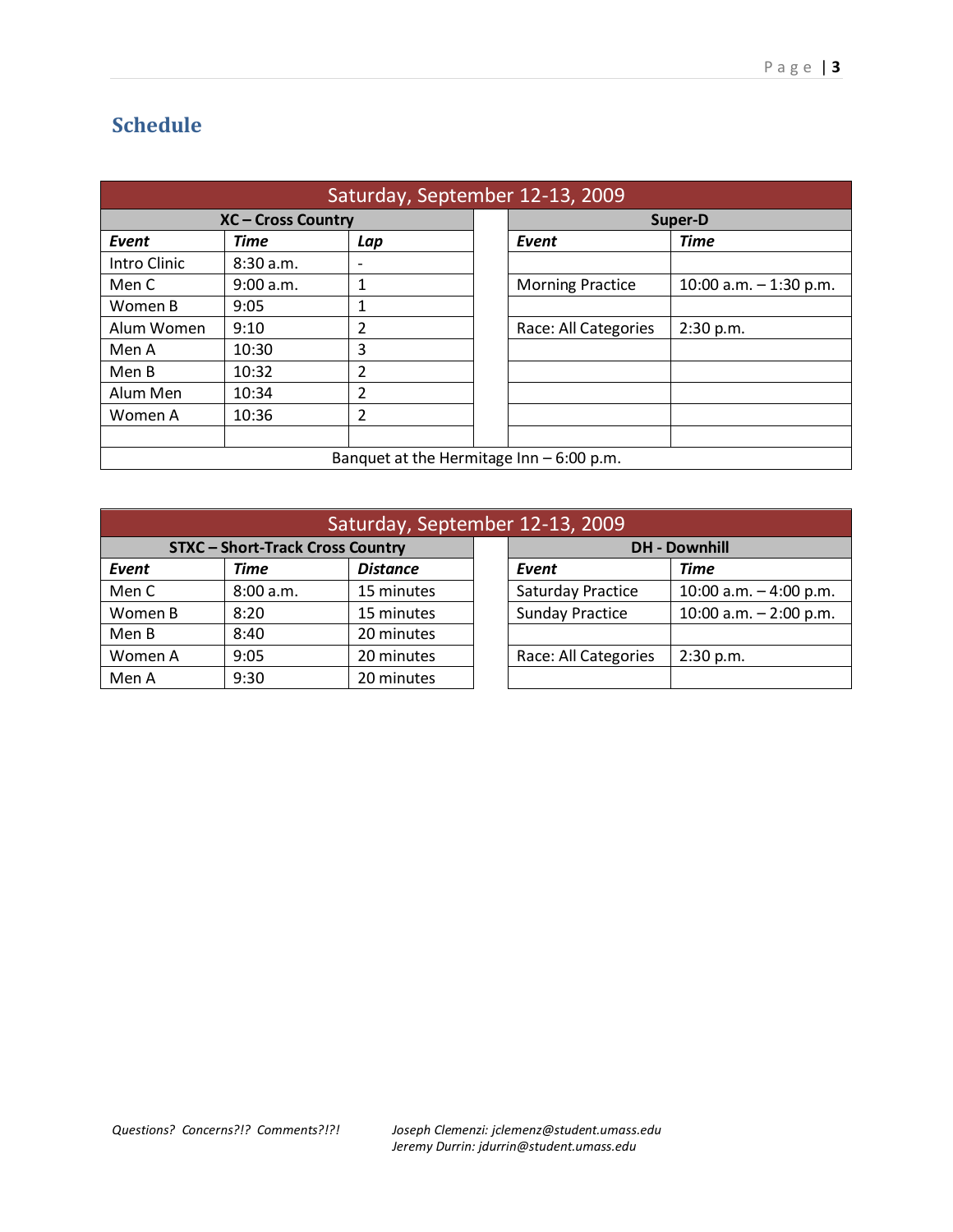# **Registration**

\*\*Saturday Registration Desk will be located at The Hermitage Inn parking lot (see "Directions") \*\*Sunday Registration Desk will be located at Mt. Snow's main lodge

#### **Cost:**

XC: \$14 registration STXC: \$14 registration Super-D: \$14 registration + \$30 lift ticket\* DH: \$14 registration + \$30 lift ticket\*

\*groups of 15+ who are purchasing lift tickets will get \$5 off each lift ticket

## **Required Documents:**

#### Valid College ID

Valid USA Cycling License – if rider does not have a valid license, day-of and annual licenses will be available for purchase

#### **Day-Of:**

Day-of registration begins at 7:30 a.m. and will end a half hour before the start of each race on Saturday and Sunday. There is a \$5 fee per event for day-of registration. BRING YOUR SCHOOL ID AND LICENSE.

#### **Groups of 15+:**

Teams who want to pre-register 15 or more competitors can skip bikereg and email us with the necessary information. Send us an organized list of names, license numbers, and events being raced (make sure to include the category).

#### **On-line:**

Register your team on **bikereg.com**. Search for "**UMBRC Fall Season Opener"**. Online registration ends on September  $10^{th}$  at 11:59 p.m. Pre-registered riders still need to BRING A SCHOOL ID AND LICENSE.

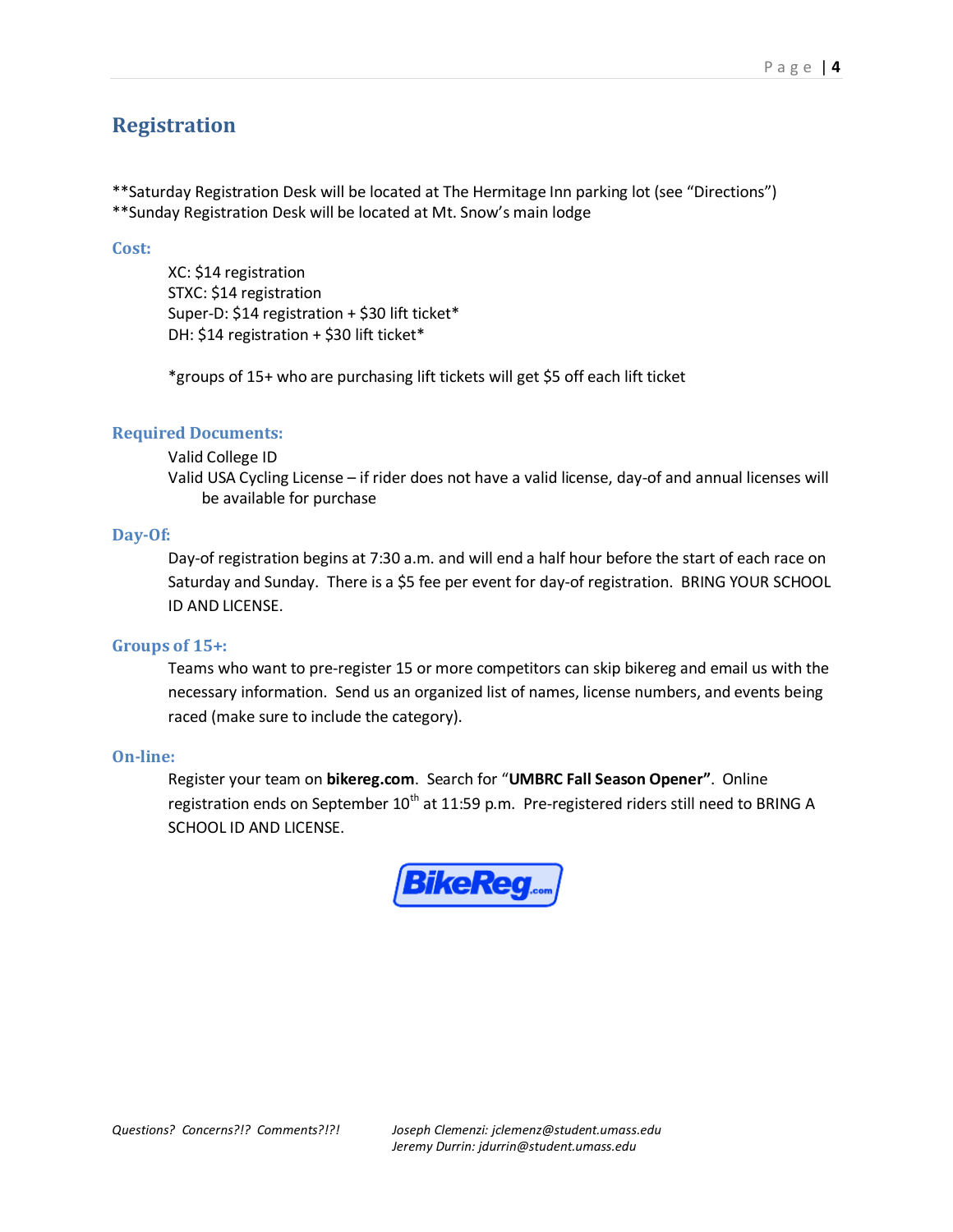# **Location/Directions**

Super-D and DH are held **on** Mt. Snow whereas XC and STXC are held **near** Mt. Snow (about 3 miles from the base of Mt. Snow). Parking is available at Mt. Snow for access to Super-D and DH. Parking is also available at The Hermitage Inn for XC and STXC.

## **Mt. Snow**

Address: 39 Mount Snow Rd. West Dover, VT 05356 (click **[here](http://maps.google.com/maps?f=q&source=s_q&hl=en&geocode=&q=39+Mount+Snow+Rd.+%09%09West+Dover,+VT+05356&sll=42.967854,-72.891433&sspn=0.007599,0.01929&ie=UTF8&ll=42.967854,-72.891433&spn=0.007599,0.01929&z=16&iwloc=A)** for this location on Googlemaps)

For more information on direction, please go to: <http://www.mountsnow.com/directions.html>

## **The Hermitage Inn**

Address: 25 Handle Rd. West Dover, VT. 05356 (click **[here](http://maps.google.com/maps?f=q&source=s_q&hl=en&geocode=&q=25+Handle+Rd.+%09%09West+Dover,+VT.+05356&sll=42.967854,-72.891433&sspn=0.007599,0.01929&ie=UTF8&ll=42.929578,-72.890639&spn=0.007604,0.01929&z=16&iwloc=A)** for this location on Googlemaps)

For more information on direction, please go to: <http://www.hermitageinn.com/34/maps-directions/>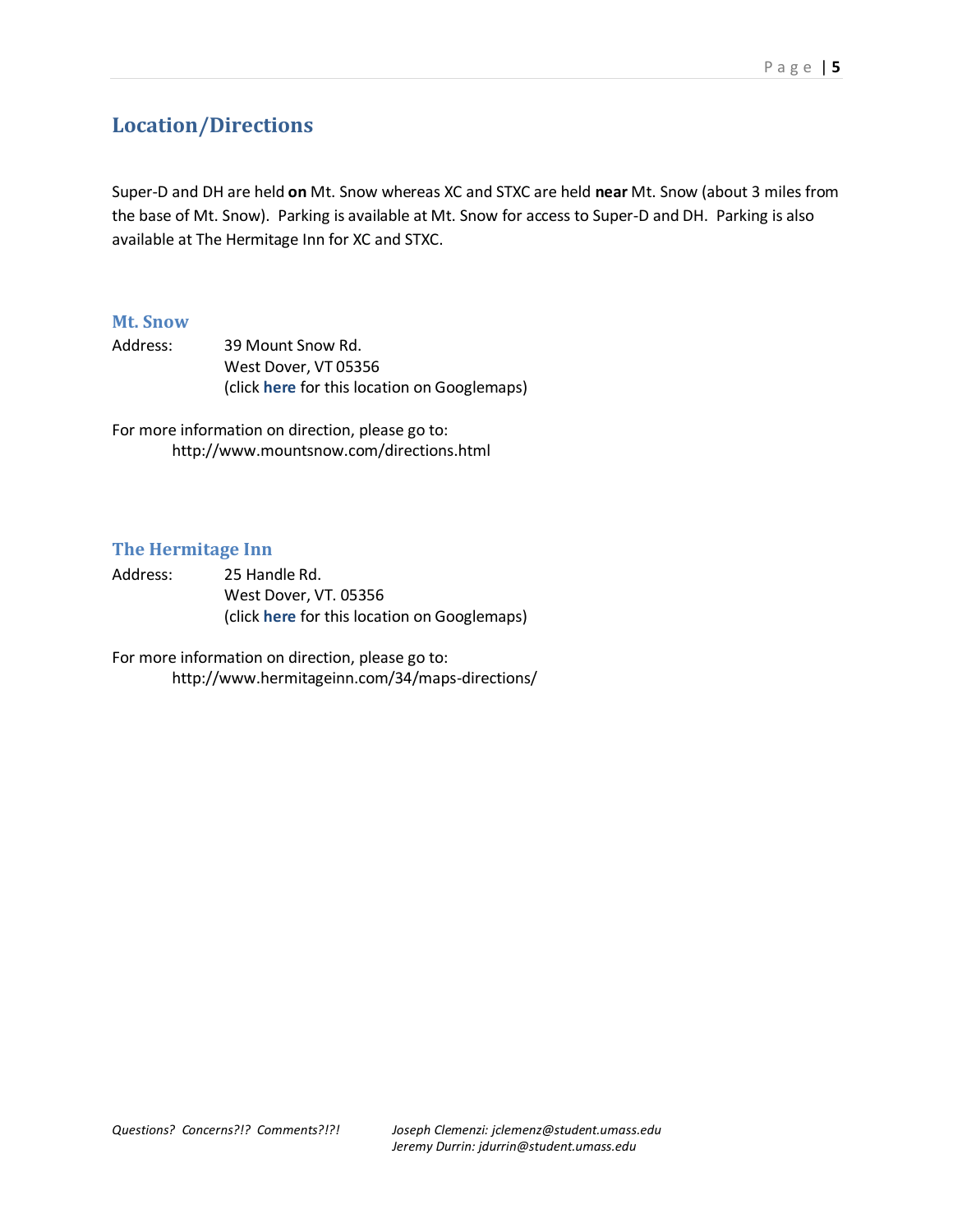# **Hotel/Food**

## **Hotel**

The Hermitage Inn is graciously letting us use their property for XC and STXC event parking. They are also offering a discounted rate on their rooms for racers. Give em' a call and let them know who you are.

## **The Hermitage Inn**: 877-464-3511

Mt. Snow also has The Grand Summit Hotel, which is beautiful and on the mountain.

#### **The Grand Summit Hotel:** 800-498-0479

There are plenty of other hotel options all around Mt. Snow. It won't be hard to find a place to stay.

#### **Food**

#### **Saturday Night Banquet**

There is no other way to spend an evening after racing. On Saturday, there will be a banquet at the Hermitage Inn at 6:00pm. Lovely food will be served by lovely people to lovely people. Rest up and eat up after a hard day of riding. Menu and pricing will be announced soon. Email us with a headcount if your team plans on attending.

The Hermitage Inn also offers delicious food that is just about perfect for pre/post-race nutrition - plenty of pasta and carnivorous items that will please any growing boy or girl.

Other food options include many restaurants in the direct area. There is also a Shaw's Supermarket in Wilmington which is a short drive from West Dover.